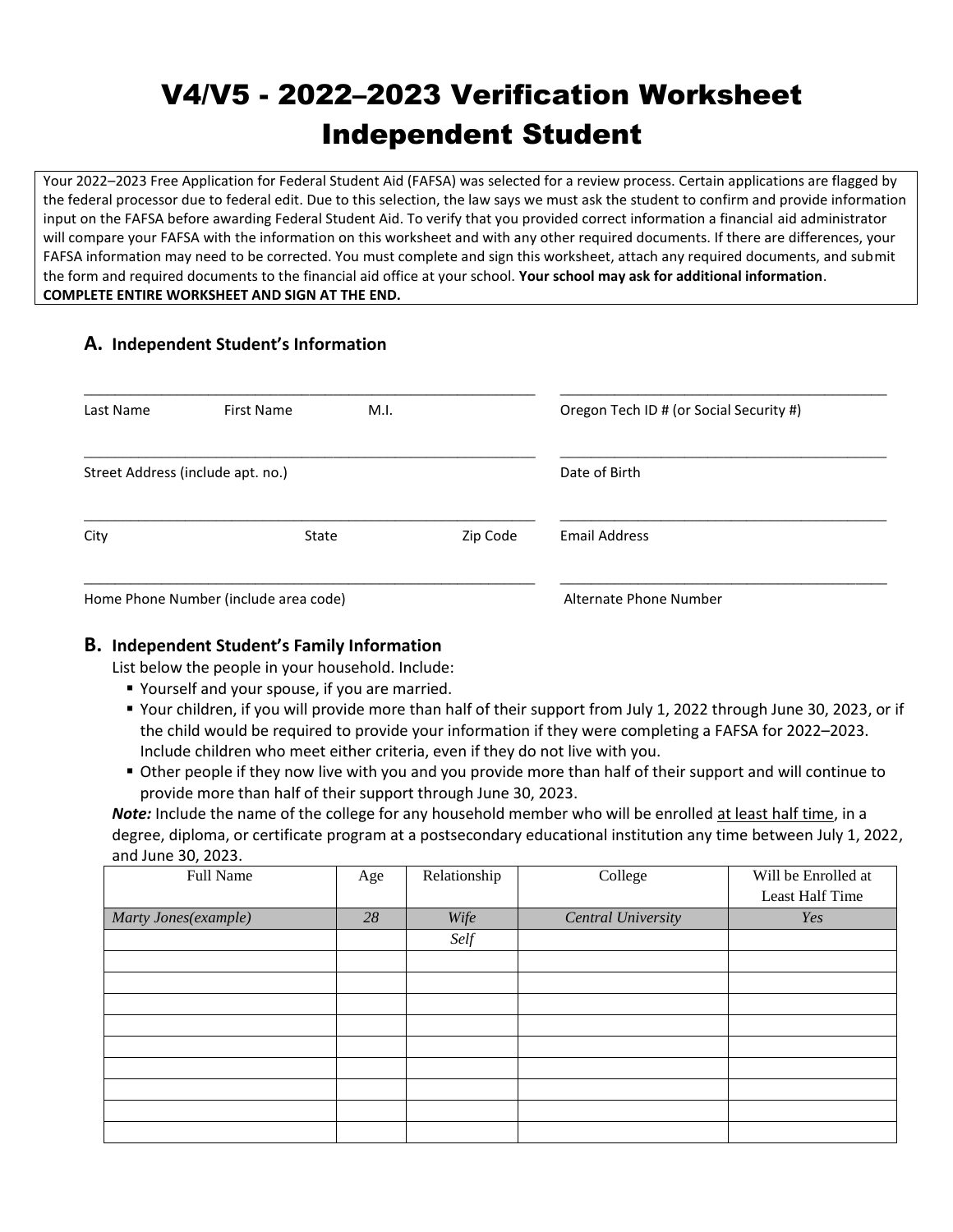Instructions for using the IRS Data Retrieval Tool on the FAFSA:

If you have not already used the tool:

- Go to FAFSA.gov and log in to your FAFSA record
- Select "Make FAFSA Corrections"
- Go to the **Financial Information** section of the form.
- Follow the instructions to determine if you are eligible to use the IRS Data Retrieval Tool and select **Link to IRS**.
- Enter in required fields and submit. Once information populates, check the box allowing the above information to transfer to the FAFSA and select **Transfer Now**. Make sure you and your parent have **signed and resubmitted** the FAFSA.

Instructions for retrieving Tax Transcripts or Non-Filing Letter:

- Go to www.irs.gov
- Select Get Your Tax Record
- Click on Get Transcript by MAIL or ONLINE
- Enter in required information and select continue (if you filed Married filing Joint make sure you are entering in the information for the first person listed on the tax return)
- Under type of transcript select Return Transcript or Non-Filing Letter and for tax year select 2020 then continue

#### **C. Independent Student's Income Information to Be Verified**

Check the box that applies: (Only one box in this section needs to be selected)

I, the student, have used the **IRS Data Retrieval Tool** in FAFSA on the Web to transfer my (and, if married, my spouse's) 2020 IRS income information into my FAFSA on \_\_\_\_\_\_\_\_\_\_\_\_\_\_\_\_\_\_\_\_\_\_\_\_\_\_. *(See instructions above for using the Data Retrieval Tool) (Date Data Retrieval Completed)* **\*\*Using the Data Retrieval option ensures a faster processing time for verification by the Oregon Tech financial aid office\*\***

The student's 2020 **signed** IRS Tax Returns or IRS Tax Return Transcript(s) is attached**.** *(See instructions above for getting IRS Tax Transcripts)*

I amended my 2020 Federal Tax Return or Filed Jointly and am now Single. If a filer completed an amended tax return, the financial aid office will need a signed IRS Tax Return or Tax Return Transcript and a signed copy of the filed 1040x. If a filer completed a joint tax return but is now single because of a divorce, separation, or death of spouse, the W-2 forms for all income showing on the tax return transcript are required. A tax return transcript is required; **the IRS Data Retrieval Tool will be insufficient in this situation.**

I, the student, (and/or the student's spouse if married) was employed in 2020 and **was NOT required to file a Federal Tax Return** and:

- □ have attached the IRS Tax Non Filing Letter (See instructions at the top of the page) and
- $\Box$  have attached copies of all 2020 W-2 forms issued to you (and, if married, to your spouse) by employers. List every employer and amount earned for 2020 below:

| Student/Spouse Name | Employer's Name        | 2020 Amount Earned |
|---------------------|------------------------|--------------------|
| Missy Jones         | Suzie's Auto Body Shop | \$2000.00          |
|                     |                        |                    |
|                     |                        |                    |
|                     |                        |                    |
|                     |                        |                    |

The student (and, if married, the student's spouse) **was not employed and had no income earned from work in 2020** and:

- have completed the **2022-23 Low Income Statement** available a[t www.oit.edu/faid/forms](http://www.oit.edu/faid/forms) **and**
- $\Box$  have attached the IRS Tax Non Filing Letter (See instructions at the top of the page)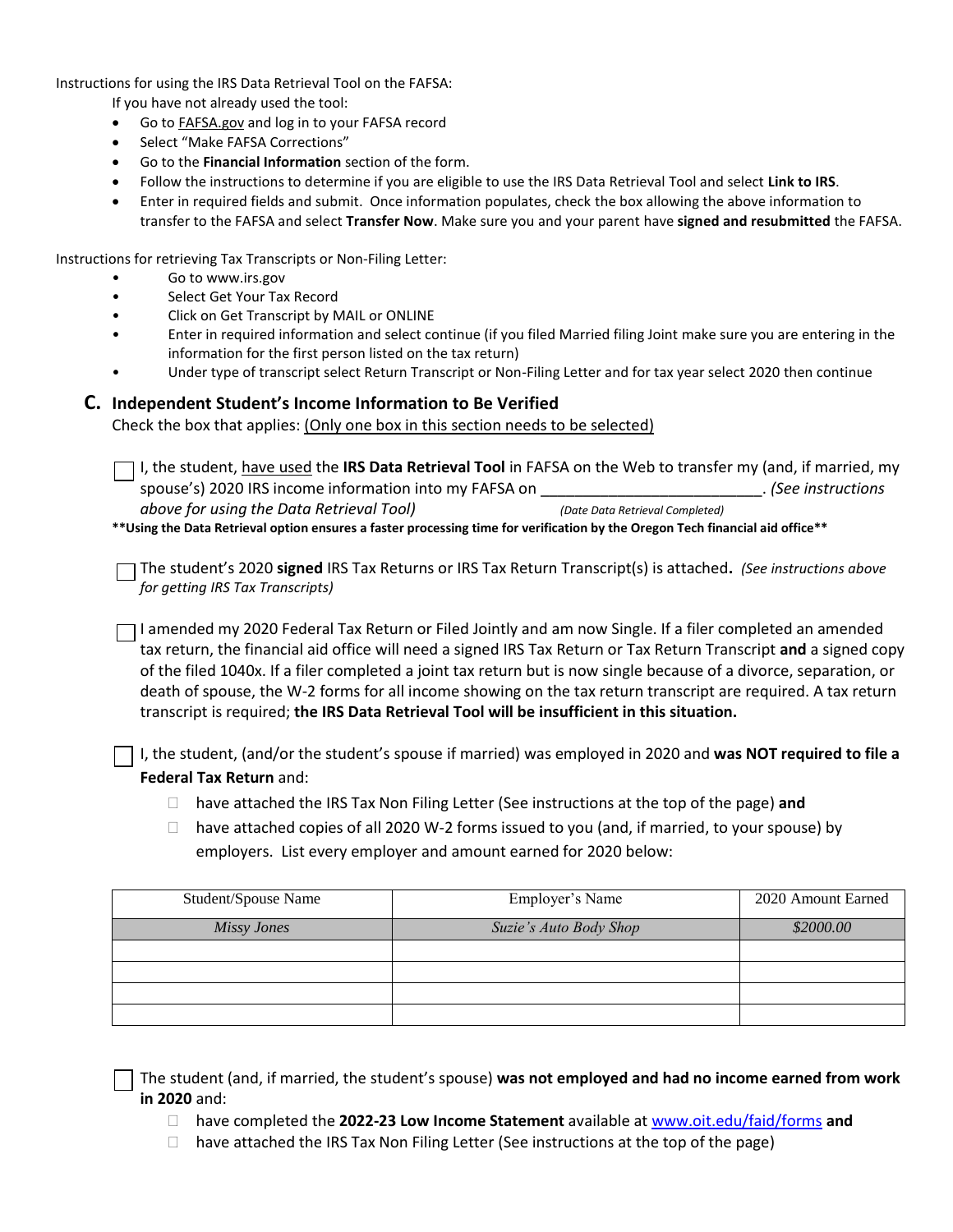#### **D. Identity and Statement of Educational Purpose (To Be Signed at the Institution)**

The student **MUST APPEAR IN PERSON** at the Oregon Tech Financial Aid office to verify his or her identity by presenting valid government-issued photo identification (ID), such as, but not limited to, a driver's license, other state-issued ID, or passport.

The institution will maintain a copy of the student's photo ID that is annotated with the date it was received and the name of the official at the institution authorized to collect the student's ID.

In addition, the student must sign, **in the presence of an institutional official**, the following:

#### **Statement of Educational Purpose**

| I certify that I                                |                        | am the individual signing this                                                                                                                                                  |      |
|-------------------------------------------------|------------------------|---------------------------------------------------------------------------------------------------------------------------------------------------------------------------------|------|
|                                                 | (Print Student's Name) |                                                                                                                                                                                 |      |
|                                                 |                        | Statement of Educational Purpose and that the federal student financial assistance I may receive will only be<br>used for educational purposes and to pay the cost of attending |      |
|                                                 |                        | for 2022-2023.                                                                                                                                                                  |      |
| (Name of Postsecondary Educational Institution) |                        |                                                                                                                                                                                 |      |
|                                                 |                        |                                                                                                                                                                                 |      |
| Student's Signature                             |                        |                                                                                                                                                                                 | Date |

**\*\*If you are unable to bring the document in person to either the Oregon Tech Financial Aid office in Klamath Falls or to the Portland-Metro Campus, you will need to bring the documentation and this form to a notary to be completed. The section for the notary seal and signature is included on the next page of this worksheet\*\***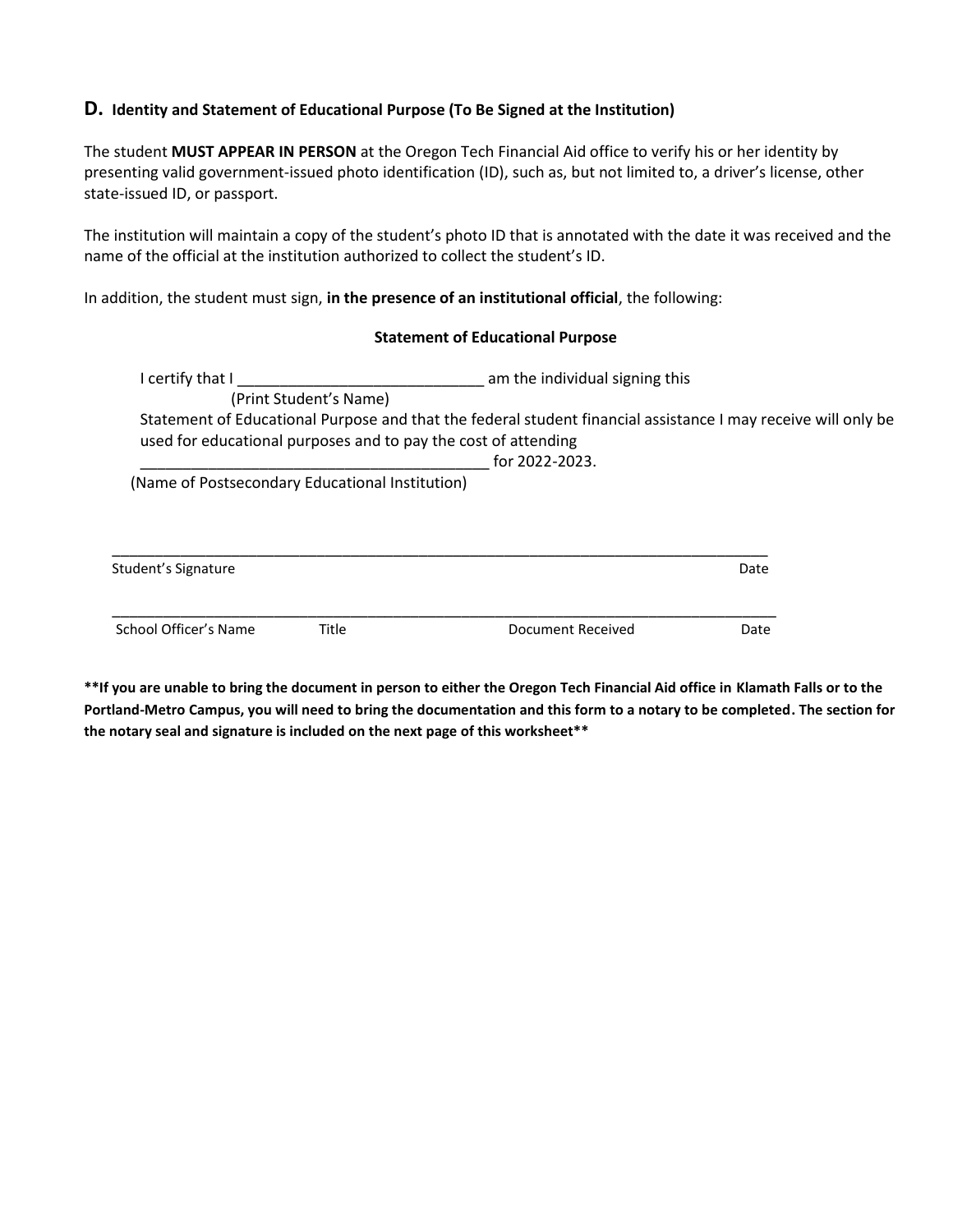#### **Identity and Statement of Educational Purpose**

#### **(To Be Signed With Notary)**

If the student is unable to appear in person at Oregon Tech to verify his or her identity, the student must provide:

- (a) A copy of the valid government-issued photo identification (ID) that is acknowledged in the notary statement below, such as but not limited to a driver's license, other state-issued ID, or passport; and
- (b) The original notarized Statement of Educational Purpose provided below.

|                                                                                           | <b>Statement of Educational Purpose</b>       |
|-------------------------------------------------------------------------------------------|-----------------------------------------------|
|                                                                                           |                                               |
| (Print Student's Name)                                                                    |                                               |
| Statement of Educational Purpose and that the federal student financial assistance        |                                               |
| I may receive will only be used for educational purposes and to pay the cost of attending |                                               |
|                                                                                           | $\frac{1}{2}$ for 2022-2023.                  |
| (Name of Postsecondary Educational Institution)                                           |                                               |
|                                                                                           |                                               |
| (Student's Signature)                                                                     | (Date)                                        |
|                                                                                           |                                               |
|                                                                                           | Notary's Certificate of Acknowledgement       |
|                                                                                           |                                               |
|                                                                                           |                                               |
|                                                                                           |                                               |
|                                                                                           |                                               |
|                                                                                           |                                               |
|                                                                                           |                                               |
|                                                                                           |                                               |
|                                                                                           |                                               |
| (Printed name of signer)                                                                  |                                               |
| on basis of satisfactory evidence of identification                                       |                                               |
|                                                                                           | (Type of government-issued photo ID provided) |
| to be the above-named person who signed the foregoing instrument.                         |                                               |
|                                                                                           |                                               |
|                                                                                           |                                               |
| <b>WITNESS my hand and official seal</b><br>(seal)                                        |                                               |
|                                                                                           | (Notary signature)                            |
| My commission expires on                                                                  |                                               |
|                                                                                           | (Date)                                        |

Continue to Next Page  $\rightarrow$